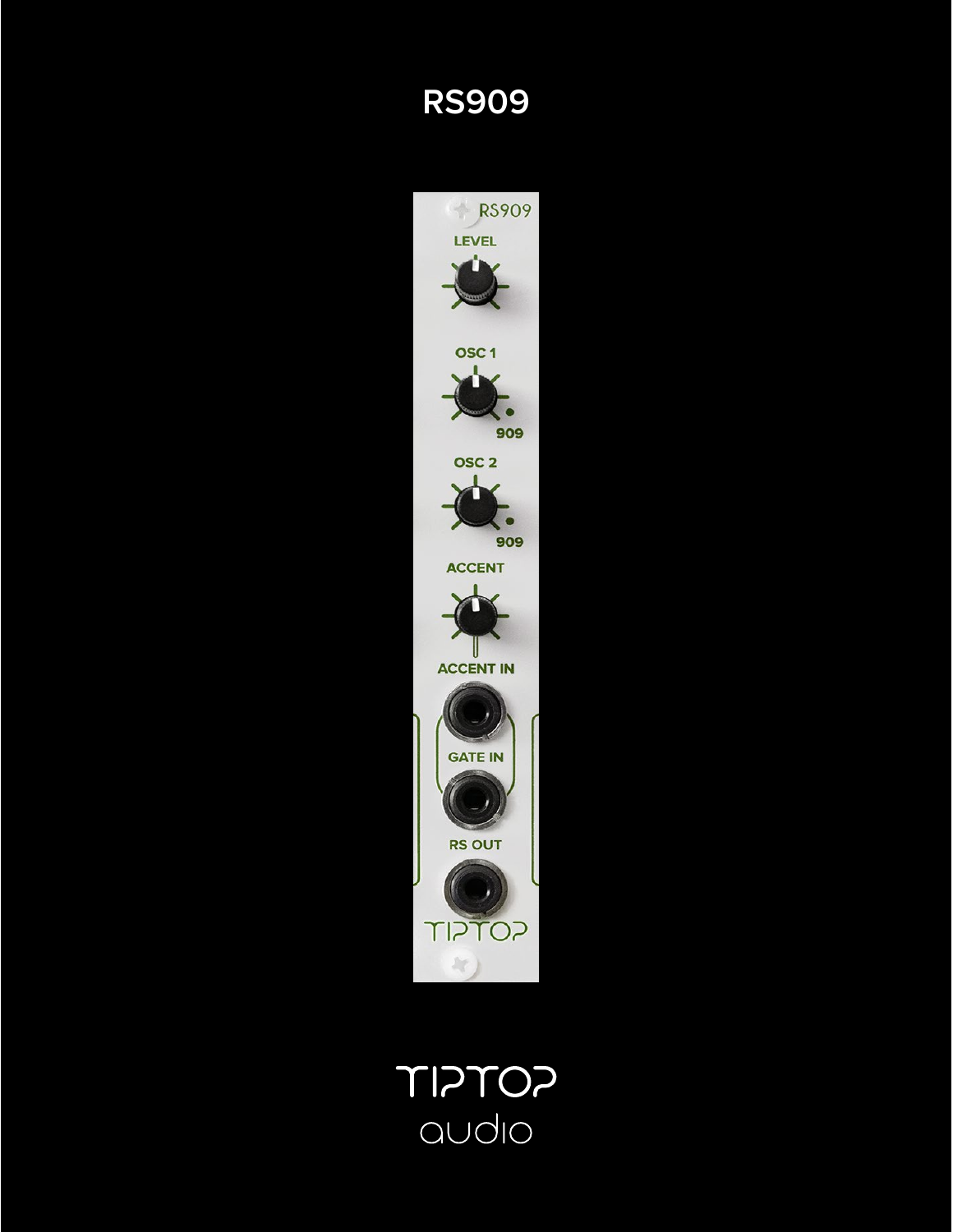### **TIPTOP AUDIO RS909**

#### **Introduction.**

The RS909 is Roland's TR-909 analog Rimshot sound generator adapted for modular synthesizer use. The front panel contains all of the controls found on the original TR-909 drum machine, allowing you full control over the sound's volume levels to mix with other drums, and accent levels. In addition to those original controls we have also added control over the two internal oscilators, further enhancing this circuit.

#### **About the Making of the RS909.**

A variety of obstacles including availability of the original parts, the modern SMT manufacturing process, the differences in +/-12V Eurorack power versus the +/-15V of the original 909, and far many more were addressed in The RS909 is a one-to-one clone of the original circuit found in Roland's TR-909 drum machine. During the design phase, we created additional features only when implementation would not compromise the original signature sound, or add excessive costs. Cloning a circuit that was designed and produced in the 80's was not an easy task. manufacturing process, the differences in  $+/-12V$  Eurorack power versus the  $+/-15V$  of the original 909, and far many more were addressed in the creation of this module. To learn more about the process of remaking the sound generators in this series please refer to the BD808 user guide.

#### **Let's get started.**

To start using the RS909, just plug a gate signal into the GATE IN, plug the RS OUT to your sound system, set the LEVEL half way and Accent to max, set OSC-1 and OSC-2 to max, pointing at the direction of the 909 dot on the panel.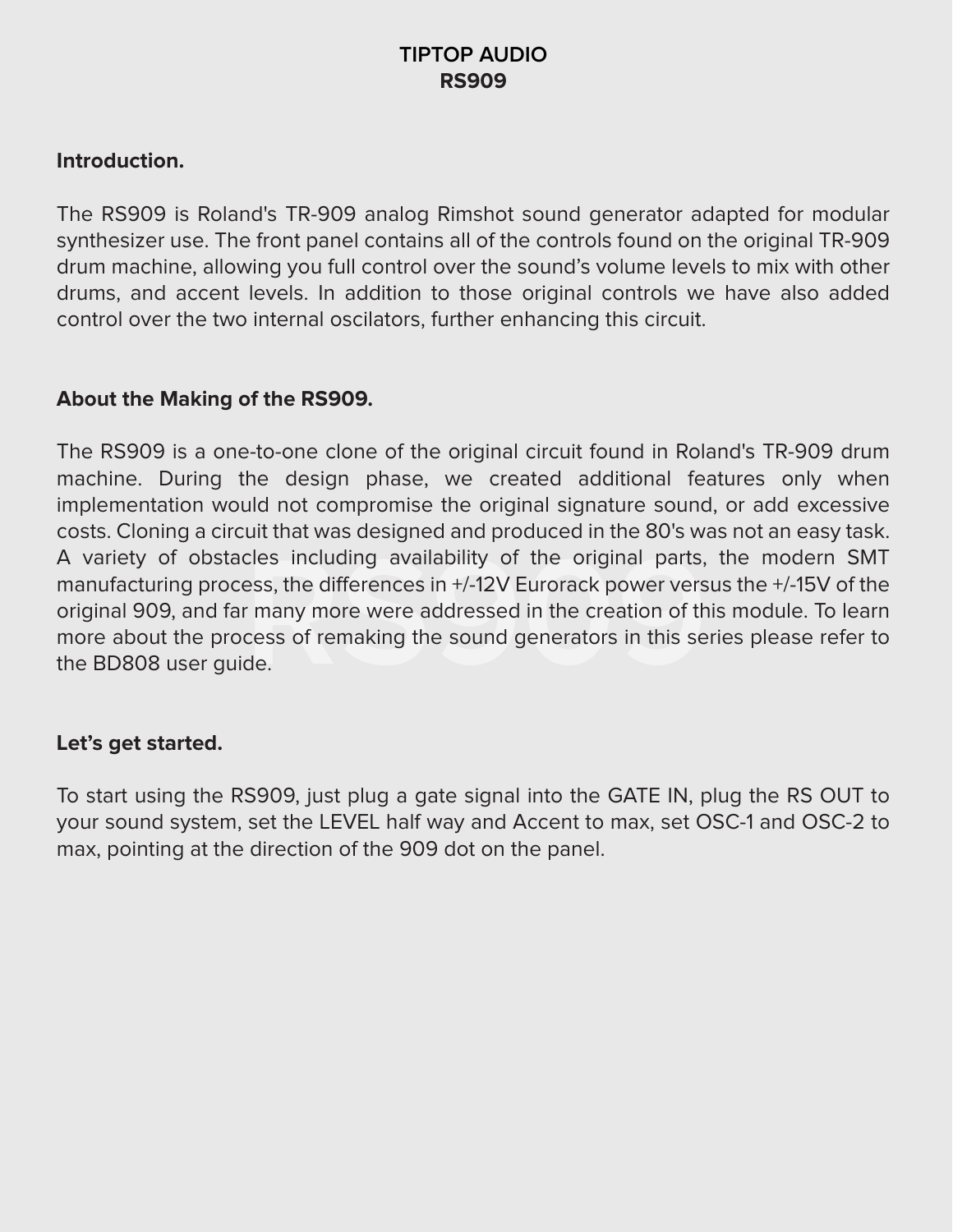#### **Dynamics and Gain:**

#### **Accent and Levels:**

Dynamic Accent and Level control of any drum sound in the mix is a big part of making a beat sound right. Dynamic Accent provides emphasis on a particular note through loudness. In analog circuits like the RS909, the accent pulse physically "hits" the internal envelope circuit harder and provides not only a louder sound but also slightly more attack (much like if you were to hit a real drum harder or softer with a drum stick). While the original 909 has one global accent knob for setting accents levels for all of its sounds, the RS909 (and all other drum modules in this series) offers an independent accent level control. This feature adds to a clear work flow than what was possible with the original machine.

#### **Accent Explained:**

The accent input can be driven by either a gate/trigger or CV signal. While the accent input is not in use, the incoming gate input is routed (normalized) to both the accent input and the gate input. This serves for two purposes:

and the gate input. This serves for two purposes:<br>1. To allow you to reach the hottest drum sound possible even when there is no accent<br>input signal connected.<br>2. It makes the ACCENT knob act as a fine control of the outpu 1. To allow you to reach the hottest drum sound possible even when there is no accent input signal connected.

useful in situations where the level knob range is too coarse for setting precise levels in a mix with other drum sounds.

Connecting a gate or CV signal into the accent input will break the internal routing mentioned above and will allow for independent control over accent regardless of the incoming gate signal. In this case as long as there is no accent signal present, the drum sound will be set to the minimum accent level set internally, and once the accent input gets hit by a gate or CV signal, the drum sound will get louder in proportion to the accent level set by the accent knob. In short: the higher the knob setting, the larger the difference will be in gain levels between the accented notes and the un-accented notes. Using CV allows for even greater variations.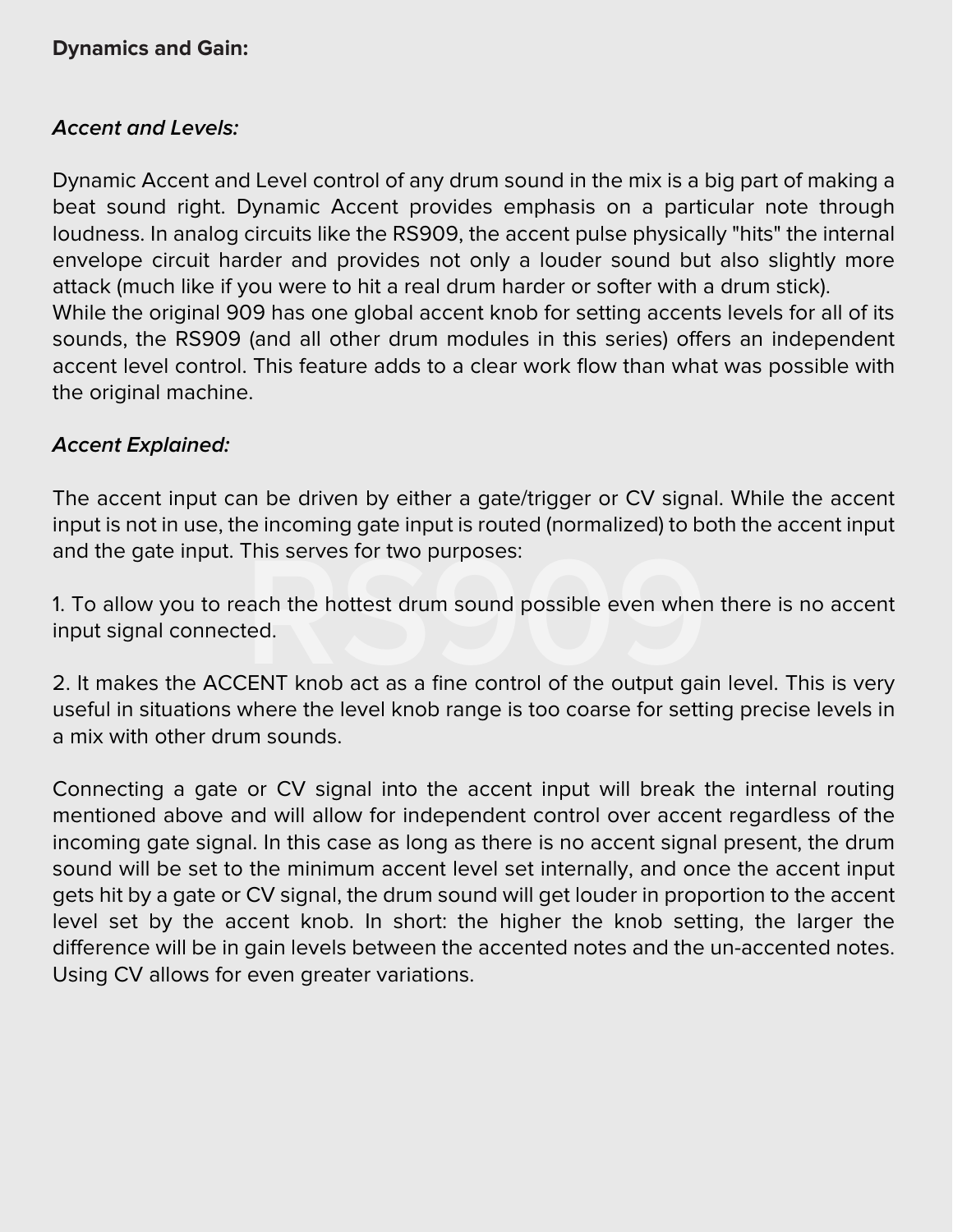#### **OSC-1/2 Explained.**

The knobs labeled OSC-1 and OSC-2 control the frequency of two of the oscillators out of the total 3 oscillators in the RS909 circuit. A dot on the scale indicates the setting of the original 909 machine, at this point the sound is same as the original.

Moving the knobs the other direction will change the frequency of these oscillators and give more variations to the sound.

#### **MixBus jumper.**

Setting the jumper on the two pins will connect the output of this module to the MixBus of the MIXZ mixer module. If MixBus is not used please keep the jumper only on one pin, either pin is fine. For more information on MixBus please see MIXZ user guide.